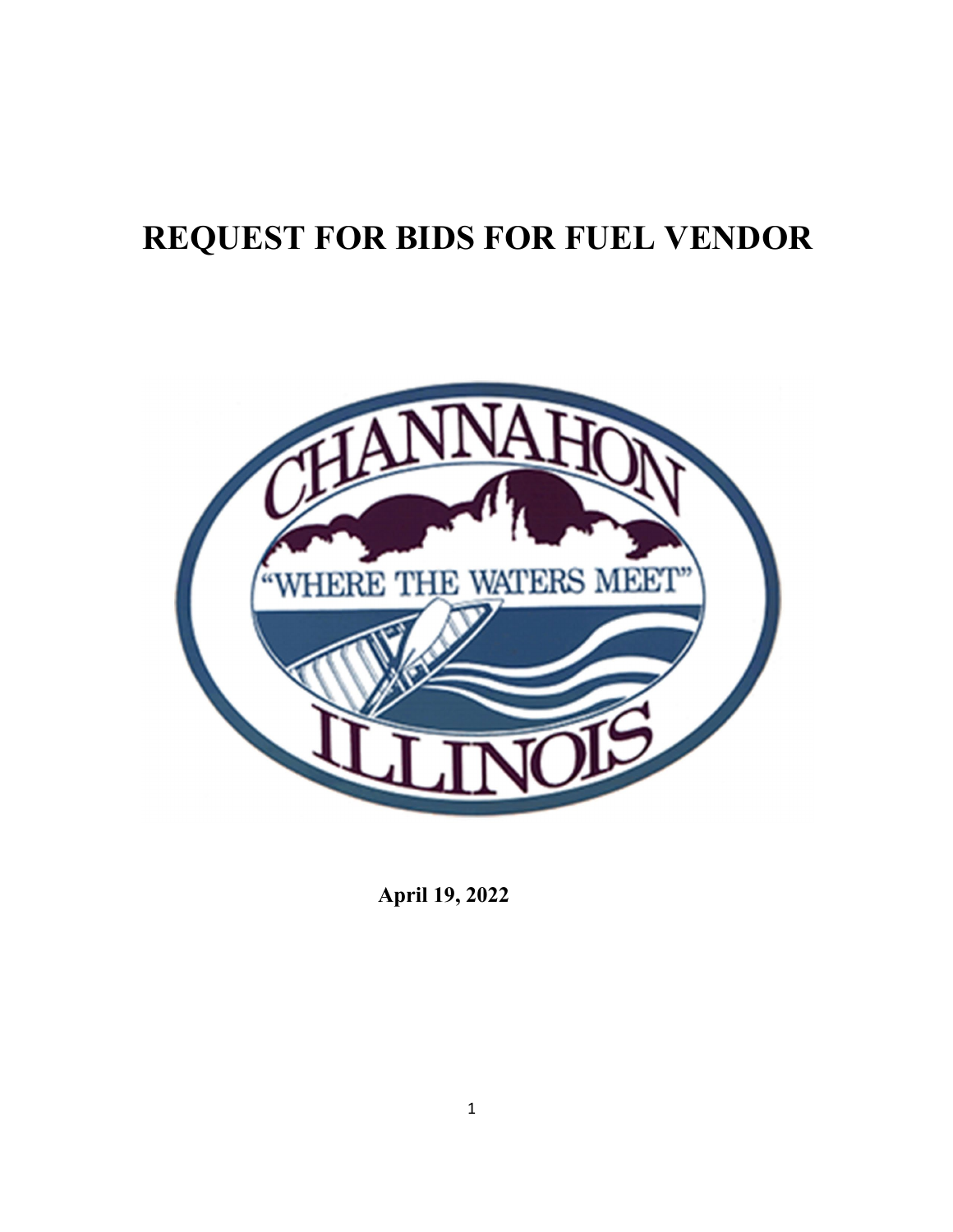## **Table of Contents**

| 1.0 | <b>General Conditions and Instructions to Bidders</b>         | $4 - 10$         |
|-----|---------------------------------------------------------------|------------------|
|     | 1.1 Definitions                                               | $\overline{4}$   |
|     | 1.2 Submission of Bids                                        | $\overline{4}$   |
|     | 1.3 Investigation and Interpretation of Bid Request Documents | $\overline{4}$   |
|     | 1.4 Corrections to Bid Requests                               | 5                |
|     | 1.5 Receipt of Bids                                           | 5                |
|     | 1.6 Late Bids                                                 | 6                |
|     | 1.7 Bids by Fax or Email                                      | 6                |
|     | 1.8 Communication and Notices Regarding the Bid Request       | 6                |
|     | 1.9 Quoted Prices                                             | 6                |
|     | 1.10 Withdrawal of Bids                                       | 6                |
|     | 1.11 Consideration of Bid                                     | 6                |
|     | 1.12 Award or Rejection                                       | $\overline{7}$   |
|     | 1.13 Tie Bids                                                 | $\boldsymbol{7}$ |
|     | 1.14 Taxes                                                    | $\boldsymbol{7}$ |
|     | 1.15 Contract Alterations                                     | $\overline{7}$   |
|     | 1.16 Requirements of Successful Bidder                        | 8                |
|     | 1.17 Compliance with all Laws                                 | 8                |
|     | 1.18 Non-Assignability                                        | 8                |
|     | 1.19 Indemnity                                                | 8                |
|     | 1.20 Insurance                                                | 8                |
|     | 1.21 Default                                                  | 9                |
|     | 1.22 Permits and Licenses                                     | 10               |
|     | 1.23 Addenda                                                  | 10               |
|     | 1.24 Force Majeure                                            | 10               |
|     | 1.25 Jurisdiction                                             | 10               |
|     | 2.0 Special Conditions                                        | $10-14$          |
|     | 2.1 Basis of Award                                            | 10               |
|     | 2.2 Bid Price                                                 | 10               |
|     | 2.3 Term                                                      | 11               |
| 2.4 | Quantities                                                    | 11               |
| 2.5 | Delivery                                                      | 11               |
| 2.6 | Meters and Seals                                              | 11               |
| 2.7 | <b>Testing and Samples</b>                                    | 12               |
| 2.8 | Inspection/Re-inspection                                      | 12               |
| 2.9 | Clean Up                                                      | 12               |
|     | 2.10 Payment/Billing                                          | 12               |
|     | 2.11 Early Termination                                        | 12               |
|     | 2.12 Bidder's Qualifications                                  | 13               |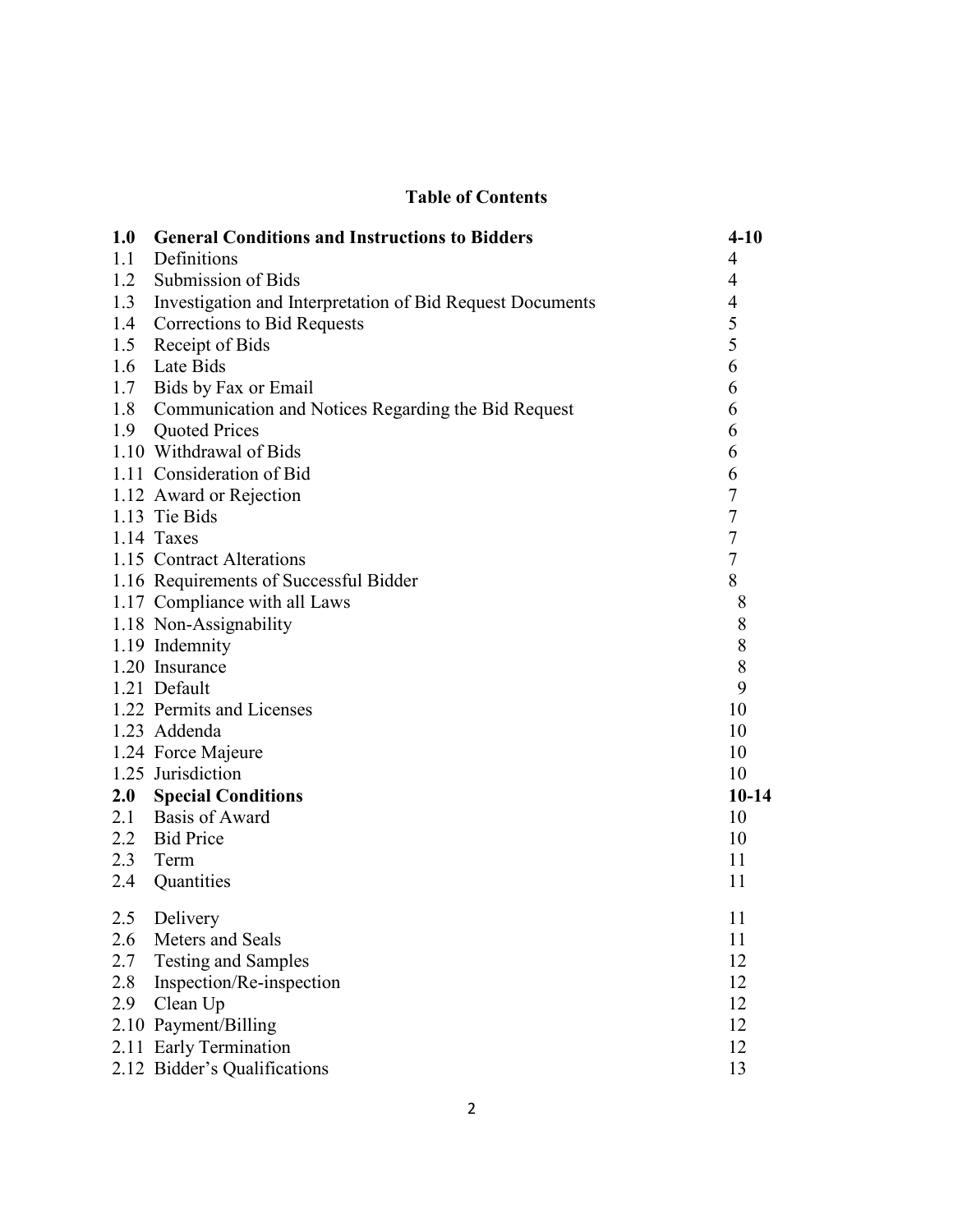| 2.13 Primary and Secondary Sources | 13        |
|------------------------------------|-----------|
| <b>3.0 Detailed Specifications</b> | $13 - 14$ |
| 3.1 Grade Descriptions and Ratings | 13        |
| 3.2 Quality                        | 13        |
| <b>Bidder Response Section</b>     | $15-17$   |
| <b>Bidder Information</b>          | 15        |
| Schedule of Prices                 | 16        |
| Signature Page                     | 17        |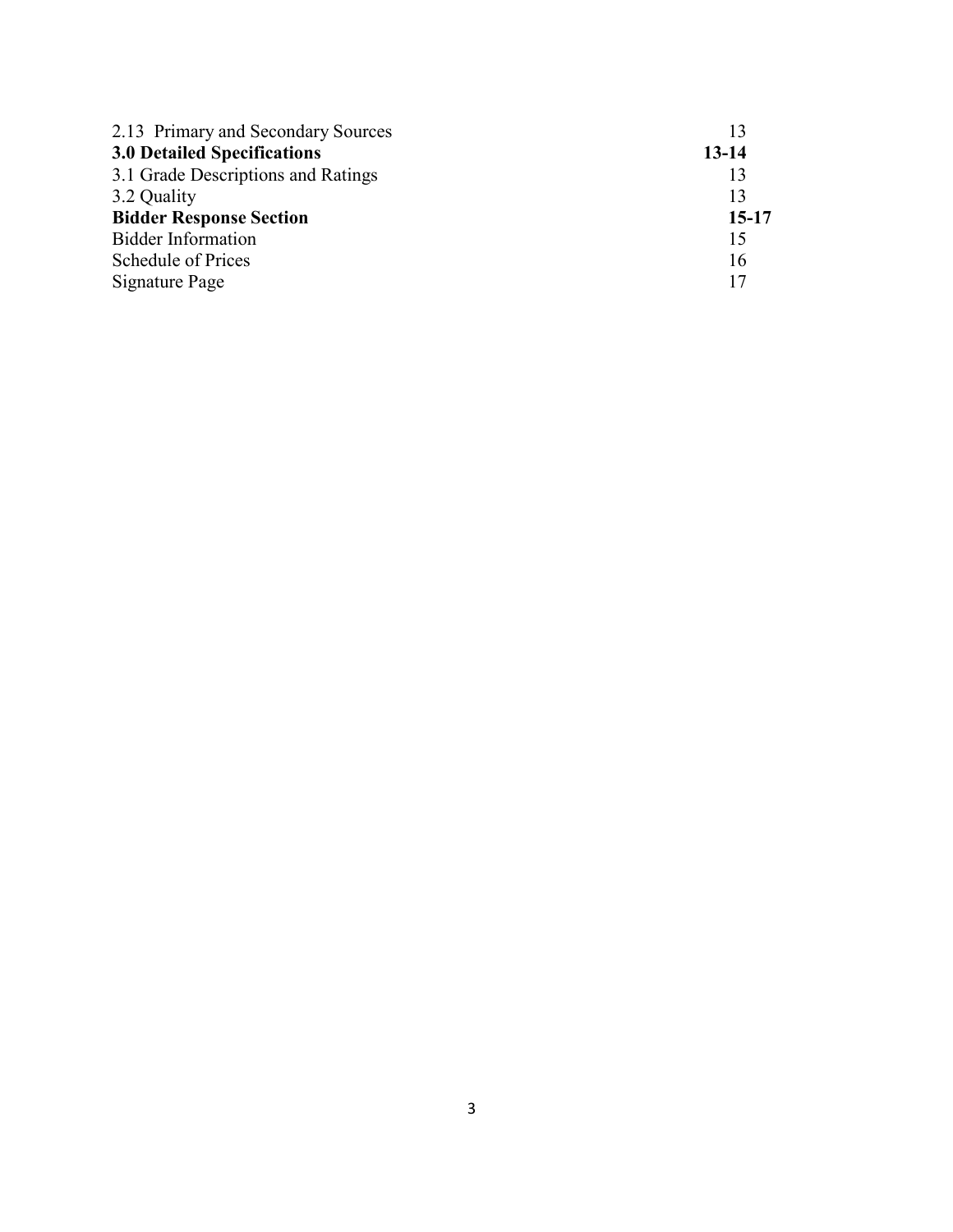## <span id="page-3-0"></span>**1.0 GENERAL CONDITIONS AND INSTRUCTIONS TO BIDDERS**

The Village of Channahon ("Village") will receive bids by the set date and time for the joint purchase of Gasoline (87 Octane) and Diesel Fuel.

Bidders or their authorized representatives are expected to fully inform themselves as to the conditions, requirements, and specifications before submitting Bids. Failure to do so will be at the Bidder'sown risk. Submission of a Bid assumes that the Bidder has become familiar with all conditionsand intends to comply with them unless otherwise noted.

The award for these Bids goes to the lowest responsive, responsible Bidder unless THE VILLAGE decides it is in its best interest to do otherwise.

## <span id="page-3-1"></span>**1.1 DEFINITIONS**

"Bidder(s)" means that individual, partnership or legal entity that submits a Bid in response to one or more Bid Requests by the Village.

"Bid(s)" means an offer or proposal tendered in response to a Bid Request.

"Bid Requests" means one or more invitation for bids ("IFB"), issue or made by THE VILLAGE.

"Contract" means these general terms and conditions, the terms and conditions of the applicable Bid Requests, and the terms of the applicable successful Bid.

"Contractor" means the successful Bidder of a Bid Request as determined by THE VILLAGE pursuant tothe terms hereof.

"THE VILLAGE" means the Village of Channahon, a Home Rule municipal corporation.

## <span id="page-3-2"></span>**1.2 SUBMISSION OF BIDS**

All Bids must be typed and submitted on the forms provided or formats specified in the Bid Request documents. All documents must be properly signed, typed in the proper spaces, and delivered to the Channahon Municipal Center, 24555 S. Navajo Drive, Channahon, IL 60410. Bids **must be received by 10:30 a.m. May 18, 2022 at which time they will be opened and read out loud.** The following information must appear on the sealed envelope containing the bid: Bidder's name, the title "Village of Channahon Gasoline (87 and 89 Octane) and Diesel Fuel Bid", and the date of Bid Request opening as shown in the notice.

Bidders must quote on all items appearing on the Schedule of Prices. Failure to bid on an item may disqualify bids. Bids presented in terms other than those described on the Schedule of Prices may disqualify bid.

## <span id="page-3-3"></span>**1.3 INVESTIGATION AND INTERPRETATION OF BID REQUEST DOCUMENTS**

It shall be the responsibility of the Bidder to make any and all investigations necessary to become thoroughly informed of what is required and specified in the Bid Request. No plea of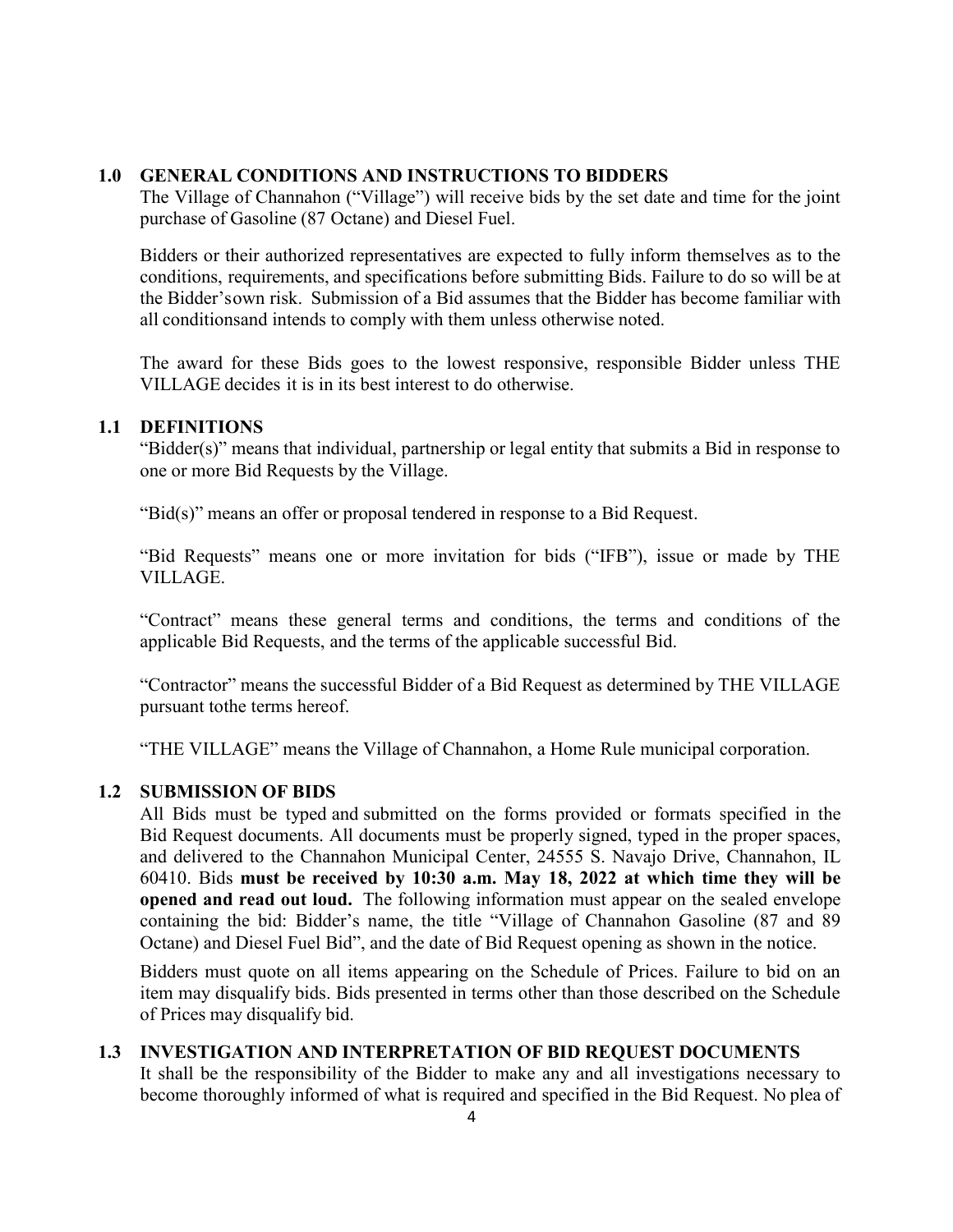ignorance by the Bidder of conditions that exist, or that may hereafterexist, as a result of failure or omission on the part of the Bidder to make the necessary examinations and investigations, will be accepted as a basis for varying the requirements of THE VILLAGE or the compensation to the Bidder.

It is the responsibility of all Bidders to examine the entire Bid Request package and seek clarification of any requirement that may not be clear and check all responses for accuracy before submitting a Bid.

All stated quantities represent an estimate of the quantity of the work to be done and/or materials to be ordered. Quantities are given as a basis for comparison of Bids to determine the awarding of the Contract. THE VILLAGE does not expressly or by implication agree that the actual quantities involved will correspond to the published estimate. By its submission of a Bid, theBidder accepts that the quantities stated are estimates only and agrees that THE VILLAGE will not be bound to such estimate. THE VILLAGE reserves the right to modify the estimates, or remove them in their entirety, whichever is in the best interests of THE VILLAGE.

Any interpretation, correction or change of the Bid Request will be made by addendum. Interpretations, corrections and changes to the Bid Request documents made in any other manner will not be binding. The Bidder shall not rely upon verbal interpretations, corrections, and changes, and should submit its inquiry in writing, via e-mail, to the Director of Public Works at edolezal@channahon.org. All addenda will be emailed to prospective bidders. IT IS THE RESPONSIBILITY OF THE BIDDER TO CHECK WITH THE DIRECTOR OF PUBLIC WORKS VIA E-MAIL FOR THE MOST CURRENT AMENDMENTS.

THE VILLAGE will not be responsible for verbal clarifications, and if any are provided, they shall not be binding upon THE VILLAGE.

Negligence in preparing a Bid confers no right of withdrawal after such time that a Bid is accepted.

All work to be performed shall be consistent with, and conform to, the prevailing industry performance standards.

## <span id="page-4-0"></span>**1.4 CORRECTIONS TO BID REQUESTS**

Bidders shall promptly notify THE VILLAGE of any ambiguity, inconsistency, or error which they may have discovered upon examination of the Bid Request, provided they are discovered prior to the opening of the Bid. Interpretations, corrections, and changes to the Bid Request will be made by addendum only. Interpretations, corrections, or changes made in any other manner will not be binding.

#### <span id="page-4-1"></span>**1.5 RECEIPT OF BIDS**

Bids must be received by THE VILLAGE before the designated date and time. Mailed and emailed Bids will be kept secure and unopened until the designated date and time. No Bid received by mail or email after the Bid Request opening date and time will be considered.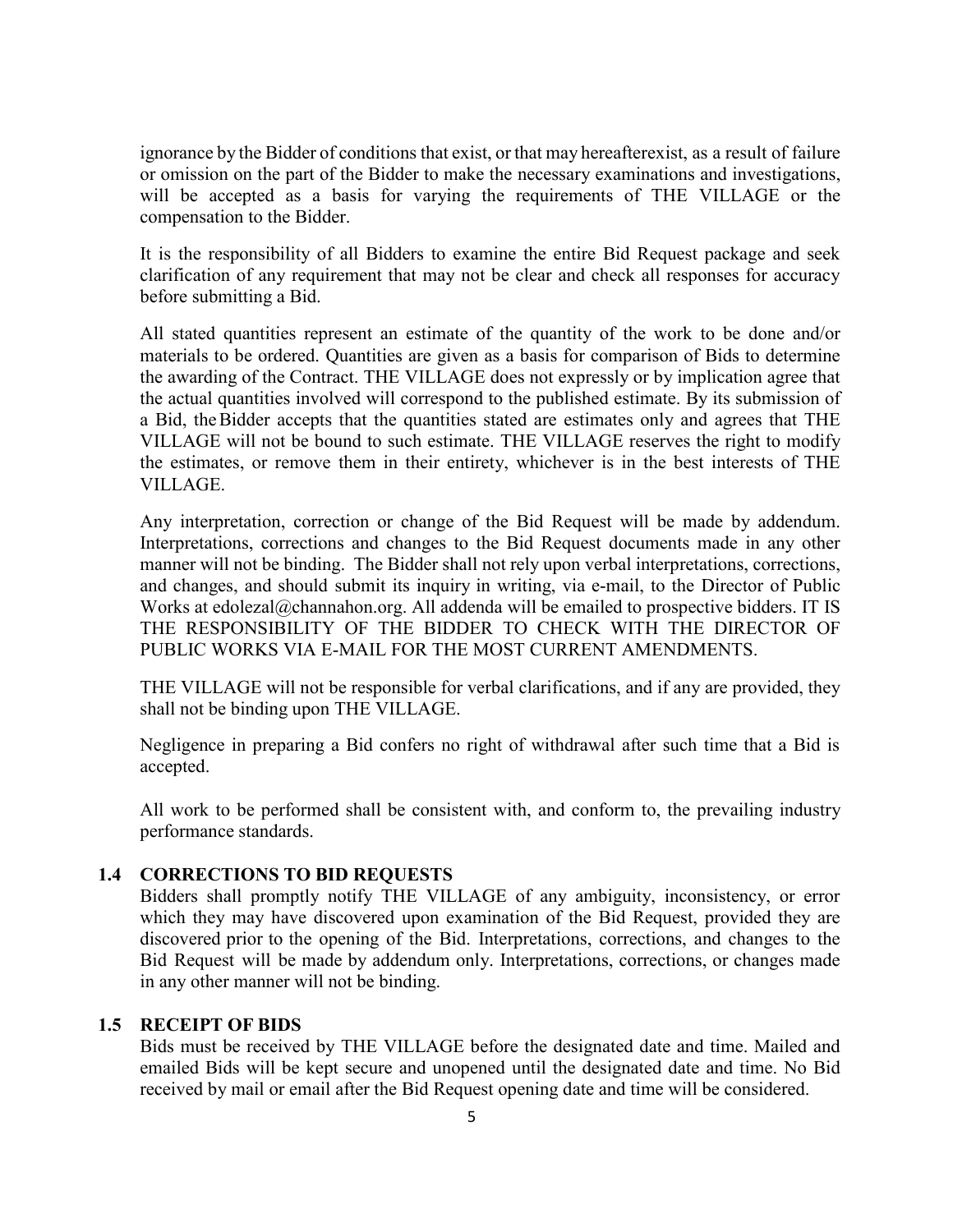### <span id="page-5-0"></span>**1.6 LATE BIDS**

No Bid which is received after the Bid Request opening date and time specified will be opened or considered. Bids arriving after the specified date and time, whether sent by mail, courier, or in person, will not be accepted. These Bids will either be refused or returned unopened. It is the Bidder's responsibility for timely delivery despite the methods used. Mailed Bids that are delivered after the specified date and hour will not be accepted despite post-marked time on the envelope.

#### <span id="page-5-1"></span>**1.7 BIDS BY FAX OR EMAIL**

Facsimile machine and electronically transmitted bids will not be accepted. THE VILLAGE will transmit Bid Request documents to prospective Bidders via email if requested.

### <span id="page-5-2"></span>**1.8 COMMUNICATION AND NOTICES REGARDING THE BID REQUEST**

Any communications regarding the Bid Request should be made by e-mail or other written communication, directed to the Director of Public Works at edolezal@channahon.org All notices from the Director of Public Works will be given in writing via email. It is the Bidder's sole responsibility to check with the Director of Public Works for addenda, notices, and receipt of Bid.

### <span id="page-5-3"></span>**1.9 QUOTED PRICES**

- **A.** All quoted prices contained in a Bid Proposal shall be binding upon the Bidder if such Bid is accepted by THE VILLAGE as the winning Bid. All such quoted prices shall be deemed incorporated into and made a part of the Contract by reference. Product costs are based on Bidder's Bid price and shall represent the entire cost in accordance with the Bid Request specification documents.
- **B.** Unit prices shall be shown for each unit on which there is a Bid. **All prices should be quoted to 4 decimal places**. The unit price will govern in cases of inconsistencies and it will be extended to reflect the correct total price.
- **C.** Contractor agrees to share cost reductions with THE VILLAGE. All undelivered products will be billed at the lower cost.

#### <span id="page-5-4"></span>**1.10 WITHDRAWAL OF BIDS**

Bids may be withdrawn at any time prior to the scheduled Bid Request opening or cutoff date. Requests to withdraw a Bid shall be in writing, properly signed and received by the Director of Public Works prior to the Bid Request opening.

Bids may not be withdrawn after the Bid Request cutoff date or opening without the approval of the Director of Public Works. After the opening, the Bidder cannot withdraw or cancel its Bid for a period of sixty (60) calendar days.

#### <span id="page-5-5"></span>**1.11 CONSIDERATION OF BID**

THE VILLAGE reserves the right not to award a Contract to any person, firm or corporation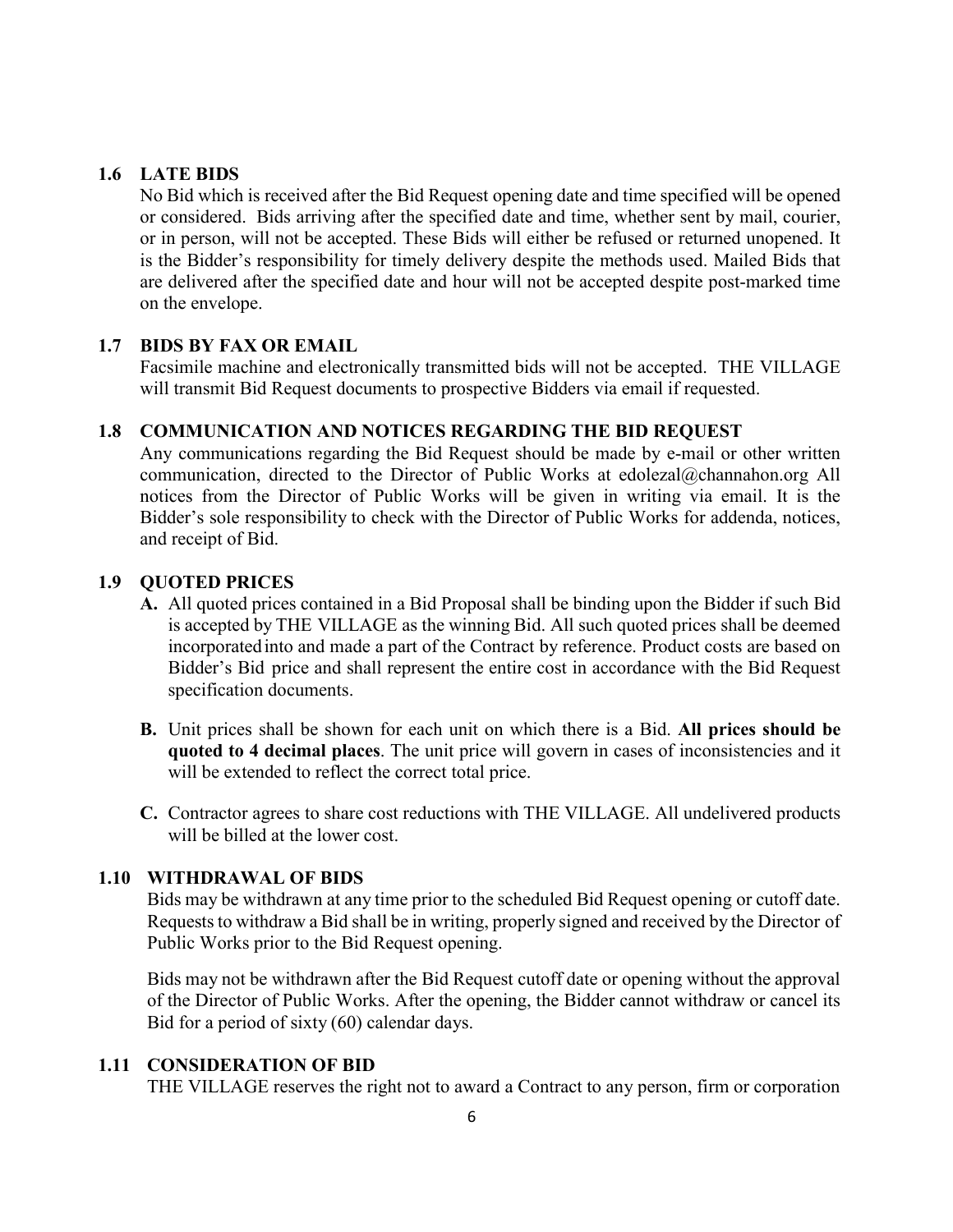that is in arrears or is in default to THE VILLAGE, or any of its contract participants, upon any debt or contract, or that is a defaulter, as surety or otherwise, upon any obligation to THE VILLAGE or had failed to perform faithfully any previous contract with THE VILLAGE or any of its entities.

The Bidder, if requested, shall present, within 48 hours, evidence satisfactory to THE VILLAGE of performance ability and possession of necessary facilities, financial resources and adequate insurance to comply with the terms of the Bid Request specifications and Contract documents.

#### <span id="page-6-0"></span>**1.12 AWARD OR REJECTION**

THE VILLAGE reserves the right to reject and/or award any and all Bids or parts thereof and to waive formalities and technicalities according to the best interest of THE VILLAGE.

THE VILLAGE will accept one or more of the Bids or reject all Bids within sixty (60) days or within ninety (90) days where approval by other agencies is required, from date of opening of Bids, unless the lowest responsive Bidder, upon request of THE VILLAGE, extends the time of acceptance.

Bidders shall make all investigations necessary to thoroughly inform themselves regarding the supplies and/or service to be furnished in accordance with the Bid Request. No plea of ignorance by the Contractor of conditions that exist or that may hereafter exist as a result of failure or omission on the part of the Contractor to make the necessary examinations and investigations will be accepted as a basis for varying the requirements of THE VILLAGE of the compensation to the Contractor.

## **ANY EXCEPTIONS NOT TAKEN BY THE BIDDER SHALL BE ASSUMED BY THE VILLAGETO BE INCLUDED.**

Under the conditions of the Uniform Commercial Code, the signing of the Bid by the Bidder constitutes an "offer". If approved by THE VILLAGE Governing Board, the Bid becomes part of a Contract.

## <span id="page-6-1"></span>**1.13 TIE BIDS**

A tie bid exists when two or more bidders offer products and/or services that meet all specifications, terms and conditions at identical prices, including discounts offered. In such case, the bids shall be re-bid with the lower bid receiving the contract.

#### <span id="page-6-2"></span>**1.14 TAXES**

THE VILLAGE is exempt by law from paying Federal, State and Village Retailer's Occupation Tax, State Service Occupation and Use Tax and Federal Excise Tax. THE VILLAGE will supply the Contractor with its tax exempt numbers.

#### <span id="page-6-3"></span>**1.15 CONTRACT ALTERATIONS**

No amendment of a Contract shall be valid unless made in writing and signed by THE VILLAGE and Contractor.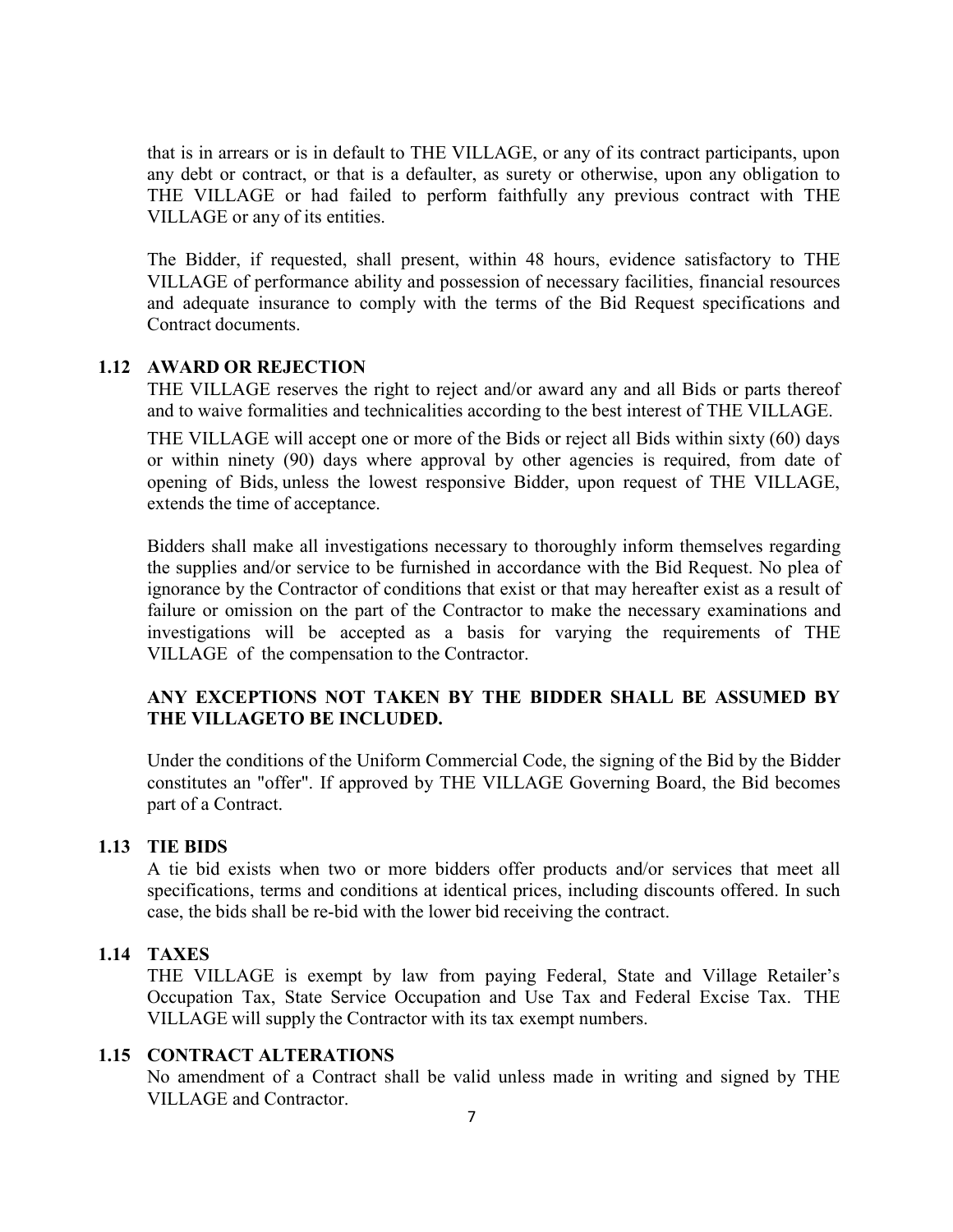### <span id="page-7-0"></span>**1.16 REQUIREMENTS OF SUCCESSFUL BIDDER**

The successful Bidder, within ten (10) days after notification of the award shall: (a) enter into a Contract in writing with THE VILLAGE covering all matters and issues as are set forth in the Bid Request specifications; and (b) carry insurance acceptable to THE VILLAGE as described in paragraph 1.20.

## <span id="page-7-1"></span>**1.17 COMPLIANCE WITH ALL LAWS**

All work under the Contract must be executed in accordance with all applicable federal, state and local laws, ordinances, rules and regulations.

## <span id="page-7-2"></span>**1.18 NON-ASSIGNABILITY**

The Contractor shall not assign the Contract, or any part thereof, to any other person, firm or corporation without the previous written consent of THE VILLAGE Governing Board. Such assignmentshall not relieve the Contractor from its obligations, or change the terms of the Contract.

#### <span id="page-7-3"></span>**1.19 INDEMNITY**

To the extent permitted by law, the Contractor(s) shall indemnify, save harmless and defend THE VILLAGE, its officers and employeesfrom any and all liability, losses or damages, including attorney's fees and costs of defense THE VILLAGE may suffer as a result of claims, demands, suits, actions or proceedings of any kind or nature, including worker's compensation claims, in any way resulting from or arising out of or relating to any act, omissions or the operations of Contractor(s) under the Contract, including operations of its employees and subcontractors, and the Contractor(s) shall, at its own expense, appear, defend and pay all fees of attorneys and all costs and other expenses arising there from or incurred in connection therewith; and, if any judgments shall be rendered against THE VILLAGE in any such action, the Contractor(s) shall, at its own expense, promptly satisfy and discharge same. The Contractor(s) expressly understands and agrees that any performance bond or insurance protection required by a Contract, or otherwise provided by Contractor(s), shall in no way limit the responsibility to indemnify, keep and save harmless, and defend THE VILLAGE as herein provided.

It is the Contractor(s)'s responsibility to assure that all products comply with all federal, state and local laws and regulations affecting the manufacture, distribution and labeling of merchandise.

Contractor(s) is required to take full responsibility for their products and protect THE VILLAGE from any claims or lawsuits which may occur as a result of the use of their product(s) by THE VILLAGE contract participants.

## <span id="page-7-4"></span>**1.20 INSURANCE**

In submission of a Bid, the Bidder is certifying that it has all insurance coverage required by law or would normally be expected for Bidder's type of business. In addition, the Bidder is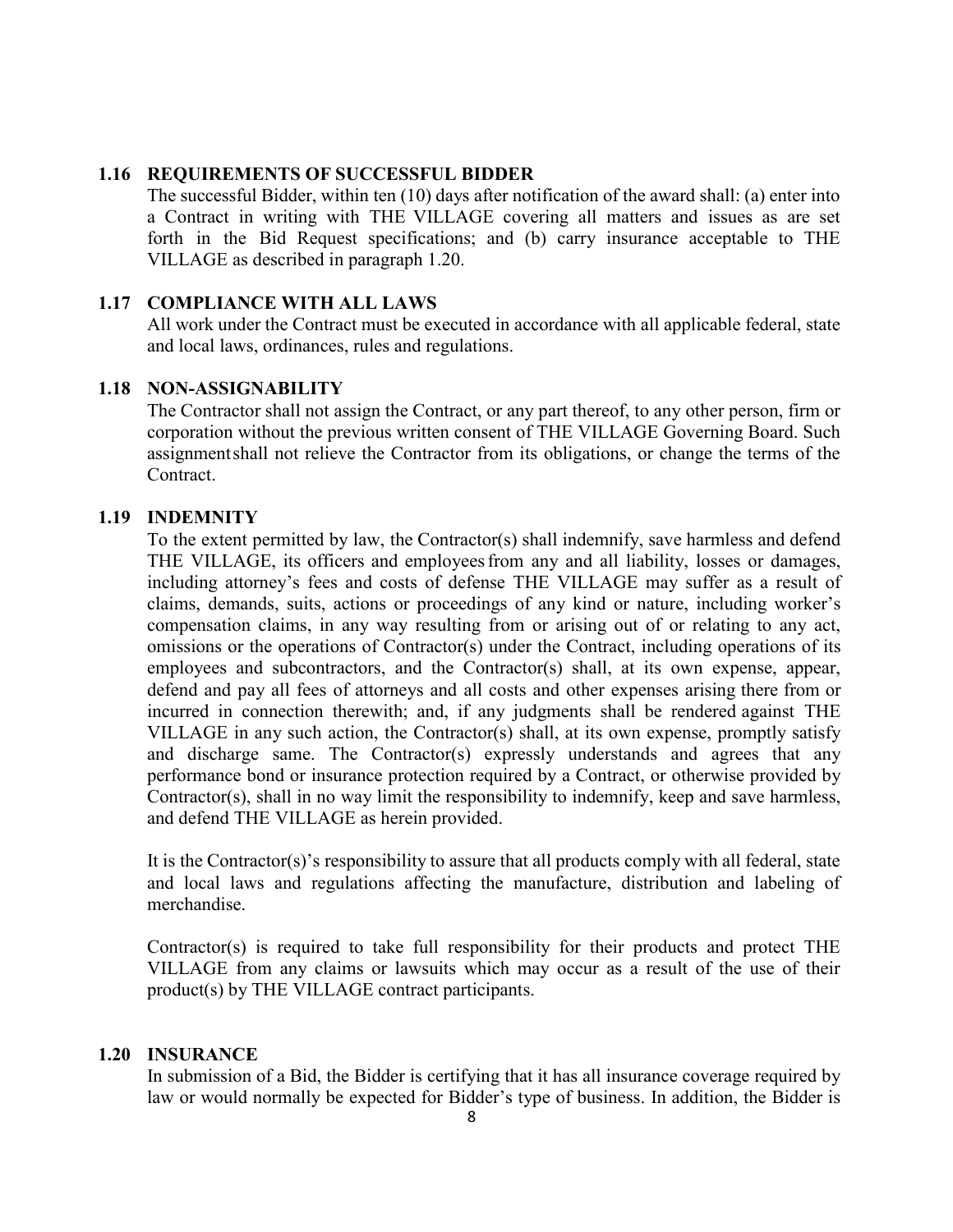| <b>Type of Insurance</b> | Liability Limits Each occurrence | <b>Liability Limits Aggregates</b> |
|--------------------------|----------------------------------|------------------------------------|
| General:                 |                                  |                                    |
| Bodily Injury            | \$1,000,000                      | \$2,000,000                        |
| <b>Property Damage</b>   | \$1,000,000                      | \$2,000,000                        |
| Contractual Liability:   |                                  |                                    |
| <b>Broad Form</b>        | \$1,000,000                      | \$2,000,000                        |
| Automobile:              |                                  |                                    |
| Bodily Injury            | \$1,000,000                      | \$2,000,000                        |
| <b>Property Damage</b>   | \$1,000,000                      | \$2,000,000                        |

certifying that the following minimum is in place:

The insurance must include non-owned, hired or rented vehicles, as well as owned vehicles.

Insurance: Insurance Company must have a Best Rating of AV or better.

| <b>Workers Compensation</b> | <b>Statutory for Illinois</b> |
|-----------------------------|-------------------------------|
| Employer's Liability        | \$1,000,000                   |

It is required that the Contractor supplies THE VILLAGE a certificate of evidence of insurance and all necessary endorsements. The Village of Channahon, its elected officials, and employees shall be named as additional insureds on a primary, noncontributory basis for the General Liability and Automobile Liability with a waiver of subrogation. The Excess Policy follows the form of the underlying General and Automobile Liability policies. A waiver of subrogation in favor of the additional insureds shall also apply to the Worker's Compensation. Nothing contained in the insurance requirement shall be construed as limiting the extent of the Contractor's responsibilities for payment of damages resulting from Contractor's, its employees or subcontractors acts, omissions or operations under the Contract. If so required by the Bid Request, the Contractor shall have all contract participants added as "additionally insured" on all applicable insurance policies. A new Certificate of Insurance and Broad Form Vendor's Endorsement must be provided to THE VILLAGE each year prior to the expiration of the Product Liability policy. This annual obligation remains in force for as long as Contractor continues to offer products or services under the Contract. All policies shall be written on an occurrence basis.

#### <span id="page-8-0"></span>**1.21 DEFAULT**

In case of default by the Contractor, THE VILLAGE will procure articles or service from other sources and hold the Contractor responsible for any excess cost incurred as provided for in Article 2 of the Uniform Commercial Code.

THE VILLAGE may terminate the whole or any part of the Contract in any one of the following circumstances:

**A.** If the Contractor fails to make delivery of materials or to perform services within the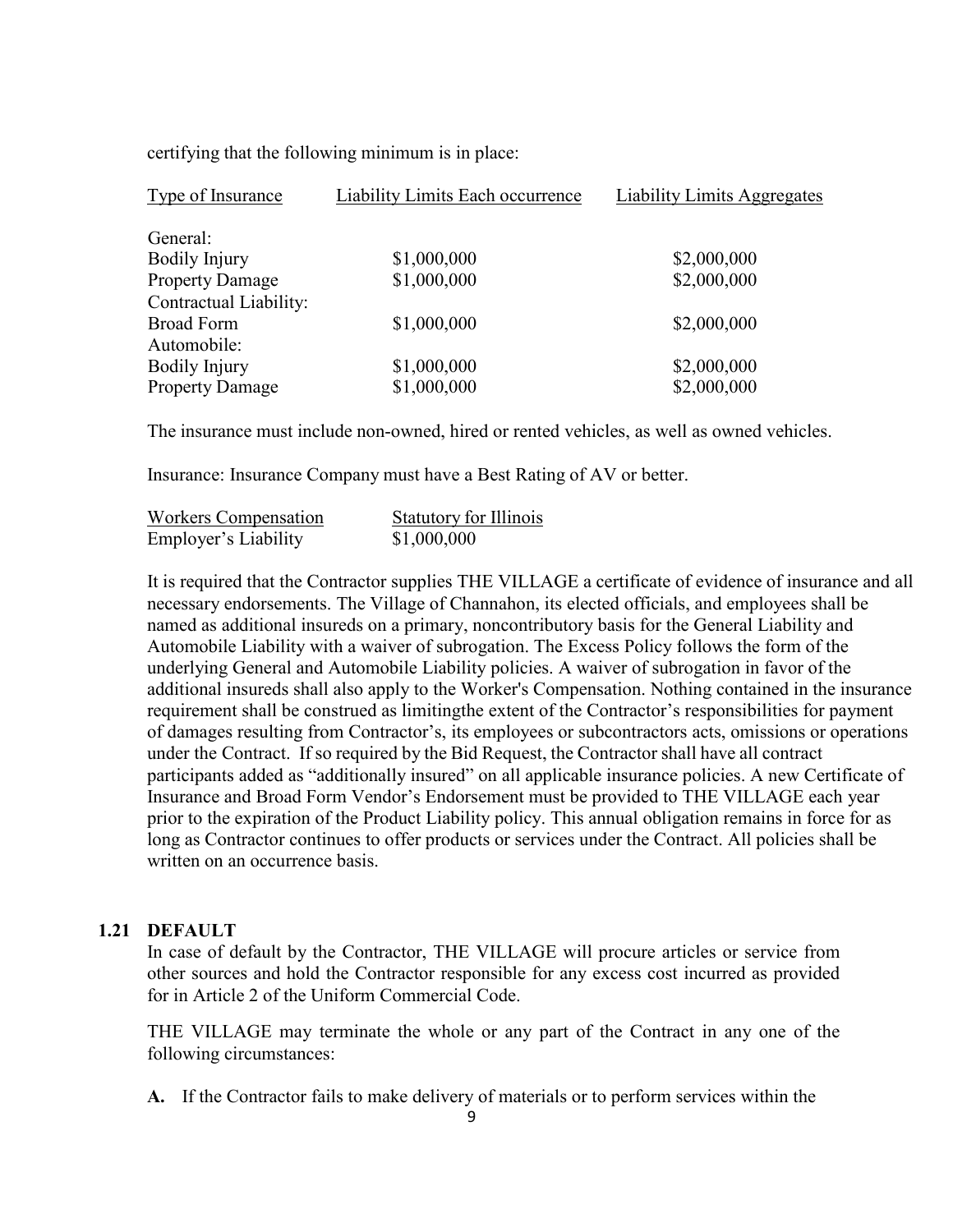time specified in this proposal; or

- **B.** Fails to make progress so as to endanger performance of the Contract, or
- **C.** Fails to provide or maintain in full force and effect, the liability and indemnification coverage if required.

#### <span id="page-9-0"></span>**1.22 PERMITS AND LICENSES**

The successful Bidder shall obtain, at its own expense, all permits and licenses which may be required to complete the Contract.

#### <span id="page-9-1"></span>**1.23 ADDENDA**

Addenda are written instruments issued by THE VILLAGE prior to the date for receipt of Bids which modify, or interpret the Bid Request by addition, deletions, clarifications, or corrections.

Prior to the receipt of Bids, addenda will be emailed to prospective bidders. IT IS UP TO THE BIDDER TO CHECK WITH THE DIRECTOR OF PUBLIC WORKS FOR THE MOST CURRENT AMENDMENTS.

#### <span id="page-9-2"></span>**1.24 FORCE MAJEURE**

Neither party shall be liable for any delays in performance caused by Acts of God, civil or military authority, fires or other circumstances beyond their reasonable control.

#### <span id="page-9-3"></span>**1.25 JURISDICTION**

Finally, the parties agree that the Contract is subject to and shall be interpreted under the internal laws of the State of Illinois, without regard to its conflict of laws provision. By executing the Contract, both parties agree to be subject to the jurisdiction of the courts of the County of Will in the State of Illinois. The parties also agree that should any litigation be commenced between the parties concerning any provision of the Contract or the rights and duties hereunder, the party prevailing in such litigation shall be entitled, in addition to such other relief as may be granted in such proceeding, to reasonable sum from the non prevailing party for attorneys' fees.

## <span id="page-9-4"></span>**2.0 SPECIAL CONDITIONS**

#### <span id="page-9-5"></span>**2.1 Basis of Award**

THE VILLAGE will award a contract to the lowest responsive and responsible bidder that submits the lowest total price. THE VILLAGE will determine whether the total price it selects to determine the lowest bid will be the sum of bid item A, B, and C or the sum of bid item A, B, and D based on its evaluation of the alternative proposed in bid item D and any other considerations it determines to be in its best interest.

#### <span id="page-9-6"></span>**2.2 Bid Price**

All bidders must submit a bid price based upon the **OIL PRICE INFORMATION**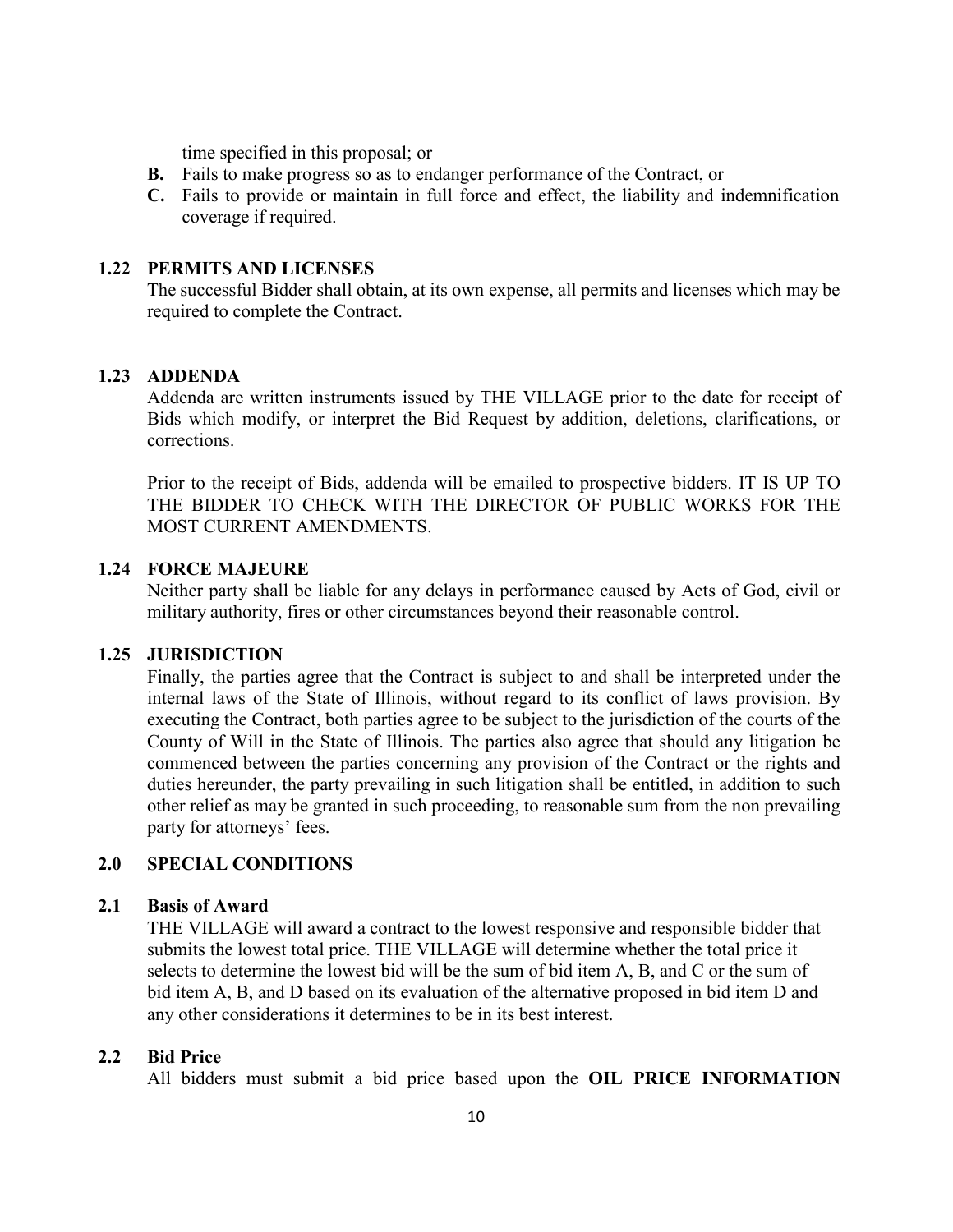**SERVICE (OPIS) Low Chicago** published price per gallon dated May 9**, 2022** plus or minus the bidder's profit/overhead ("contractor mark-up"). **The OPIS CHICAGO sheet for May 9, 2022 must be attached to the bid.** The OPIS newsletter is published on Monday of each week and shall be the reference price for deliveries made from Monday through Sunday of each week. The price per gallon will be based on the low posted for the day of delivery. The mark-up amount will remain firm throughout the term of the contract.

THE VILLAGE is exempt from payment of the Illinois Retailer's Occupation Tax. Also, THE VILLAGE will not pay the Federal Excise Tax on fuel purchases. It is a requirement of the contract that the contractor not invoice municipalities for this tax and process the necessary paper work for this tax refund.

## <span id="page-10-0"></span>**2.3 Term**

The contract term shall be for two years from the date of award of the contract. THE VILLAGE reserves the right to extend the contract for (2) two additional (2) two-year periods under thesame terms and conditions of the original contract.

#### <span id="page-10-1"></span>**2.4 Quantities**

Any quantities shown on the Proposal Page are estimated only for bid canvassing purposes. THE VILLAGE has made a good faith effort to estimate the quantity requirements for the Contract term. THE VILLAGE reserves the right to increase or decrease quantities ordered under this contract. The quantities given are estimated by THE VILLAGE to be required during the initial (2) two-year term of the contract.

#### <span id="page-10-2"></span>**2.5 Delivery**

The Contractor is responsible for installing to remotely monitor the fuel levels at its sole expense and of a type acceptable to the Village. The Contractor shall monitor the fuel levels and maintain a minimum of 400 gallons of gasoline and diesel fuel. The contractor is responsible to make deliveries Monday through Friday between the hours of 7:30 a.m. to 3:00 p.m. In the event THE VILLAGE requires fuel before the 400 gallon minimum is reached, The Contractor must make delivery not later than 24 hours after the receipt of an order from THE VILLAGE. All transportation and delivery charges and/or incidentals shall be included in the bid price.

Under circumstances of extreme usage or if an emergency situation exists in the region, deliveries may be required within a 24-hour period. The contractor shall also agree to deliver on Saturdays, Sundays, and Legal Holidays, if an emergency situation exists in the region. The delivery location is currently located at 26156 S. Blackberry Lane, Channahon , IL 60410. THE VILLAGE reserves the right to add or delete delivery locations.

#### <span id="page-10-3"></span>**2.6 Meters and Seals**

Trucks delivering gasoline/fuel in less than full loads must be equipped with approved and tested meters. Trucks delivering full loads must have sealed tags attached and the manifest sheet must be checked by the receiving agent at the delivery location.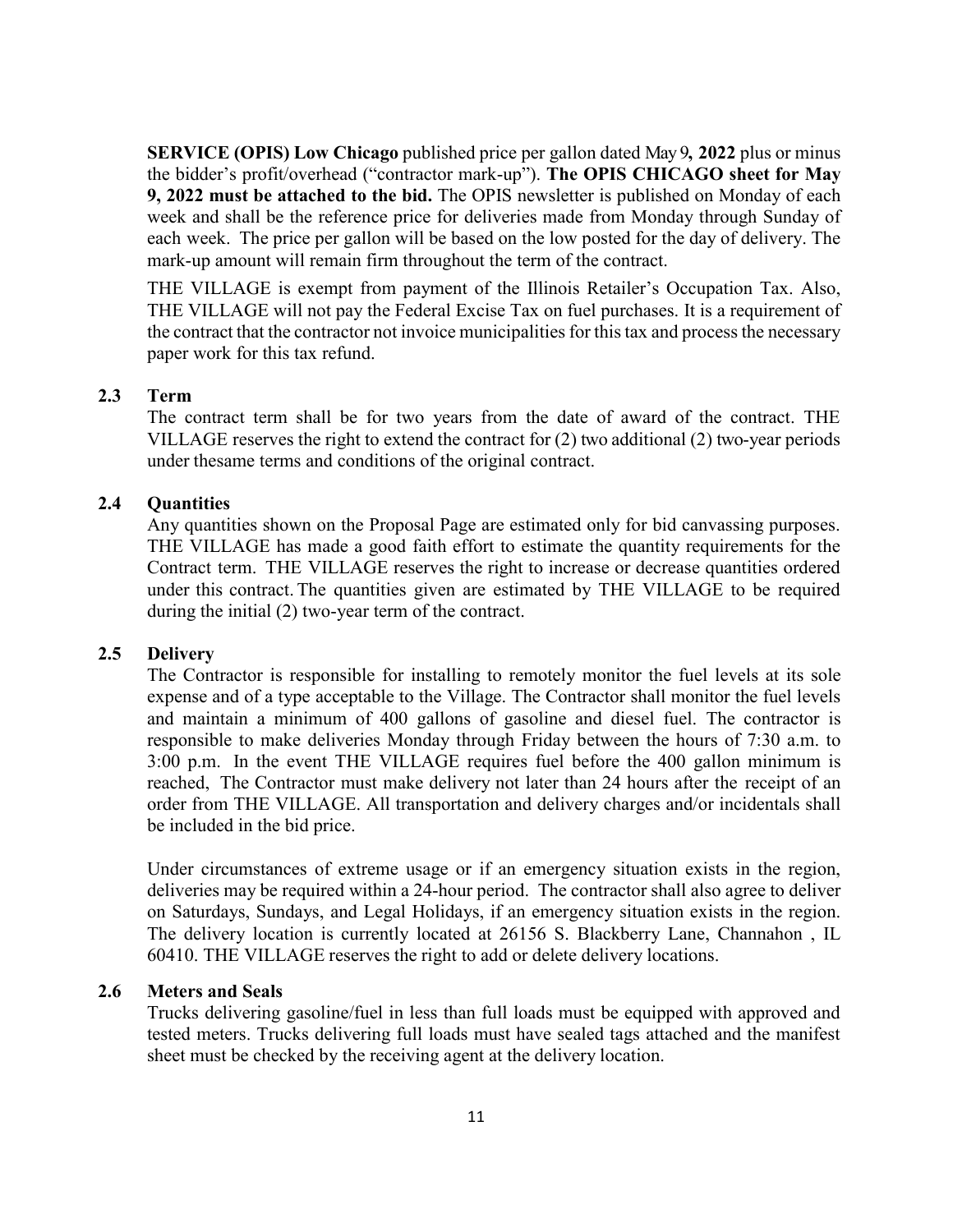#### <span id="page-11-0"></span>**2.7 Testing and Samples**

In order to determine that the proposed gasoline/fuel provided under this contract conforms to specifications, the THE VILLAGE reserves the right to test and/or inspect proposed product(s). Other tests and measurements may also be performed, as determined by the THE VILLAGE. Upon request bythe THE VILLAGE, the bidder must submit samples for test and inspection, at no cost to THE VILLAGE.

THE VILLAGE reserves the right to take a sample(s) prior to and during the term of this contract from any lot. Any samples that do not meet minimum specifications will be rejected and will serve as rejection for the entire lot. In the event of a rejection, the Contractor must remove and redeliver at no additional cost to THE VILLAGE, including any fuel remaining in the tanks prior to delivery that was contaminated by the rejected fuel.

### <span id="page-11-1"></span>**2.8 Inspection/Re-inspection**

THE VILLAGE will inspect or re-inspect the work upon receipt of notice the re-filling of fuel tank(s)has been completed. This inspection process will happen each time a fuel tank is refilled.

## <span id="page-11-2"></span>**2.9 Clean Up**

The Contractor shall at all times keep the premises free from accumulation of waste materials and/or spills caused by re-filling of fuel tank(s). Any overfills and/or spills as a result of filling either a diesel and/or gas tank shall be addressed immediately upon completion of the work. If the Contractor fails to clean up once an issue is identified, THE VILLAGE may do so and the cost thereof shall be charged to the Contractor or subtracted from any holdback amount.

#### <span id="page-11-3"></span>**2.10 Payment/Billing**

Attached to each invoice must be the Contractor's original signed delivery ticket and a copy of the OPIS CHICAGO published price list from the day of delivery. Payment will be made in accordance with the Illinois Local Government Prompt Payment Act. Contractor is to invoice monthly.

## <span id="page-11-4"></span>**2.11 Early Termination**

THE VILLAGE may terminate any portion or the entire contract at any time, upon (14) fourteen days written notice to the contractor. If THE VILLAGE elects to terminate the contract in full, all services to be provided under it must cease. After written notice is received, the Contractor must restrict its activities, and those of its subcontractors. No costs incurred after the effective dateof termination are allowed. In the event the health and safety of citizens is threatened THE VILLAGE will immediately notify the Contractor and the contract shall immediately be terminated.

If THE VILLAGE's election to terminate this contract for default is determined in a court of competent jurisdiction to have been wrongful, then the termination is to be deemed to be an early termination pursuant to this Early Termination Provision.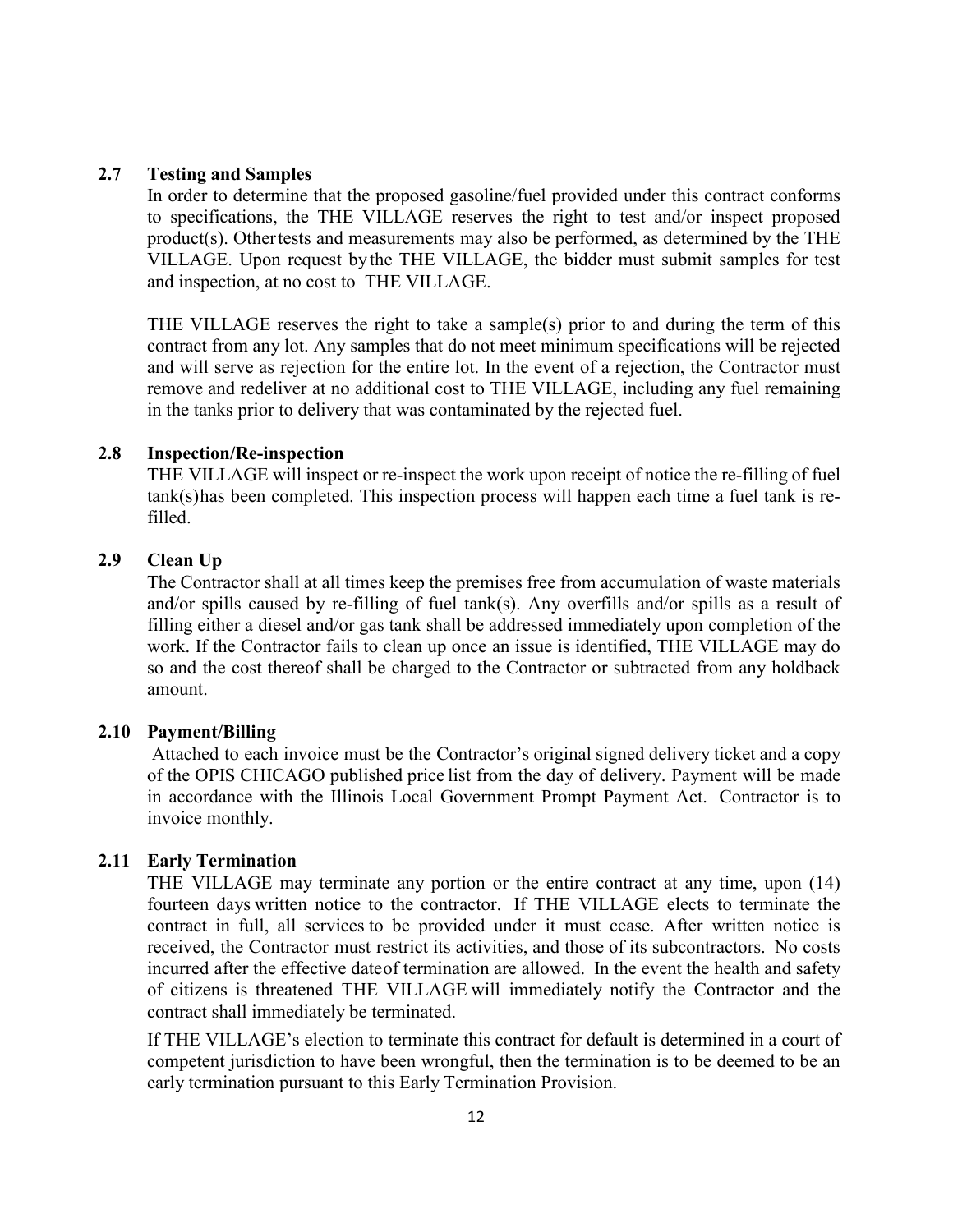## <span id="page-12-0"></span>**2.12 Bidder's Qualifications**

All bidders must be qualified suppliers and demonstrate the capacity to provide the services and product required in accordance with this bid. THE VILLAGE reserves the right to consult references, financial statements and any other resources to determine the capabilities of a bidder.

## <span id="page-12-1"></span>**2.13 Primary and Secondary Sources**

It is the intent of the THE VILLAGE to award a PrimaryContract to the lowest responsive and responsible bidder meeting the specification requirements; this contractor will be considered the "Primary Source". However, to ensure that the gasoline/fuel specified herein can be obtained, THE VILLAGE reserves the right to purchase gasoline or diesel fuel from any "Secondary Source". It is understood that the first preference will be given to ordering from the Primary Source.

## <span id="page-12-2"></span>**3.0 DETAILED SPECIFICATIONS**

## <span id="page-12-3"></span>**3.1 Grade Descriptions and Ratings**

Included in this bid are the following:

- **A.** Regular Unleaded Gasoline, 87 Octane
- **B.** Low Sulfur Clean Diesel Fuel, Grade #2 (15 PPM)
- **C.** Low Sulfur Clean Diesel Fuel Winter Mixture, 30% Grade #1 & 70% Grade 2 (15 PPM)
- **D.** Winter Mix Alternative, A diesel fuel proposed by Contractor to perform reliably during anticipated winter temperatures

*Gasoline/Fuel shall not contain unapproved additives.* 

## <span id="page-12-4"></span>**3.2 Quality**

The gasoline supplied under the resulting contract(s) must meet the provisions of the "Federal Clean Air Act" effective 1/1/95 and any other subsequent revisions, as well as, ANSI/ASTM D4814-94D, or latest revision thereof. Diesel Fuel shall comply with the ANSI/ASTM Standard Specifications D4814-92A, or latest revision thereof. Bio-Fuel must meet ANSI/ASTM PS 121 Standards.

THE VILLAGE may accept the bid at any time within 60 days of bid opening and such acceptance shall bind the bidder to perform in accordance with the terms and conditions contained in or referenced in the invitation.

Federal Employer Identification Number

Certification by Bidder

By submitting a signed bid (unsigned bids will not be considered) the bidder certifies that he or she: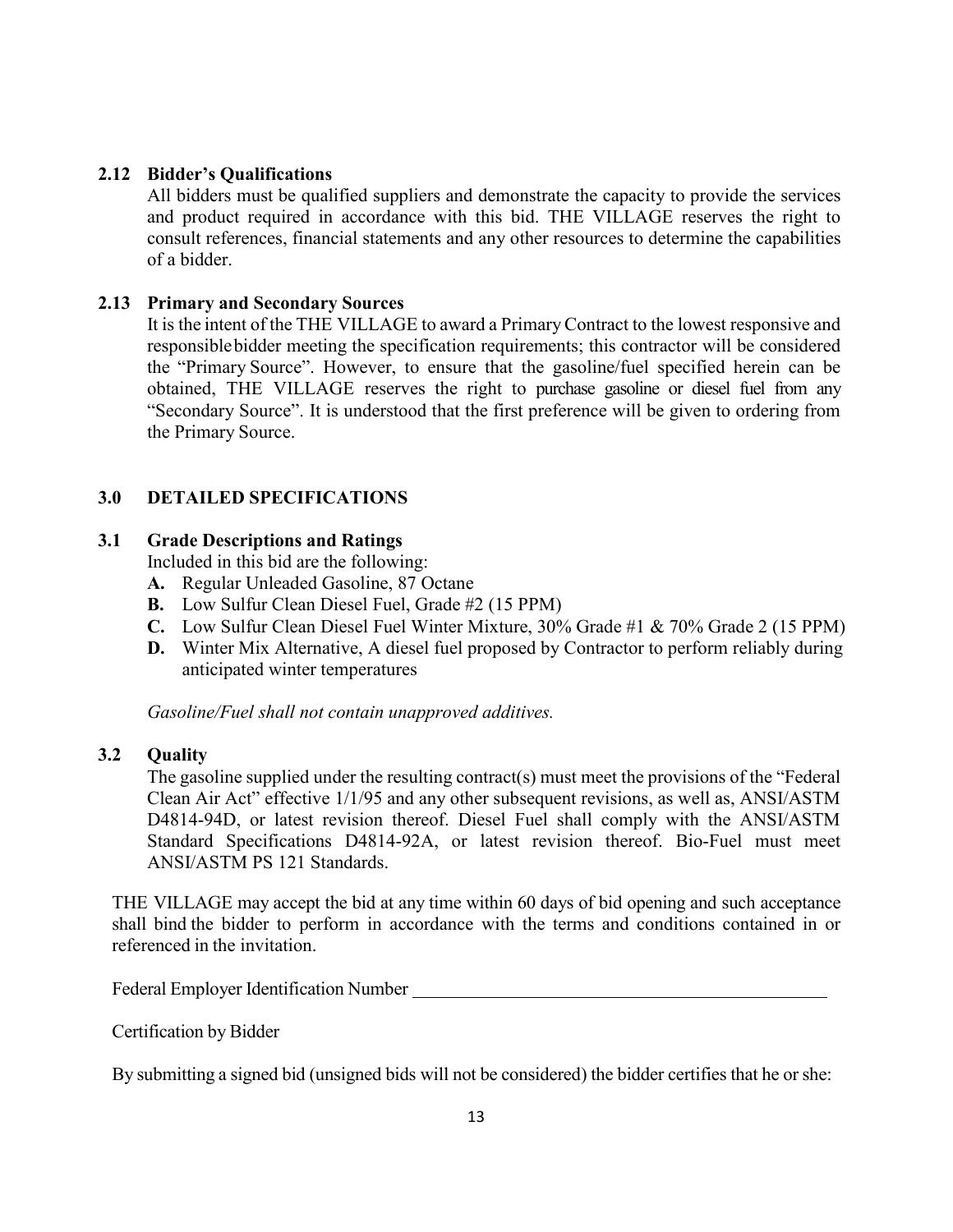- a. Has read and understands the requirements of the invitation for bids and offers to provide the requested goods and services, and
- b. Is not barred from being awarded a contract or subcontract under section 10.1 or 10.3 of the Illinois Purchasing Act (see IL. Statues 30 ILCS 505/10.1 and 30ILCS 505/10.3. Nor is it barred from contracting with unit of state or local government as a result of a violation of section 33e-4 of the criminal code of 1961 (see IL. Statues 720 ILCS 5/33e3 and 720 ILCS 5/33-e4).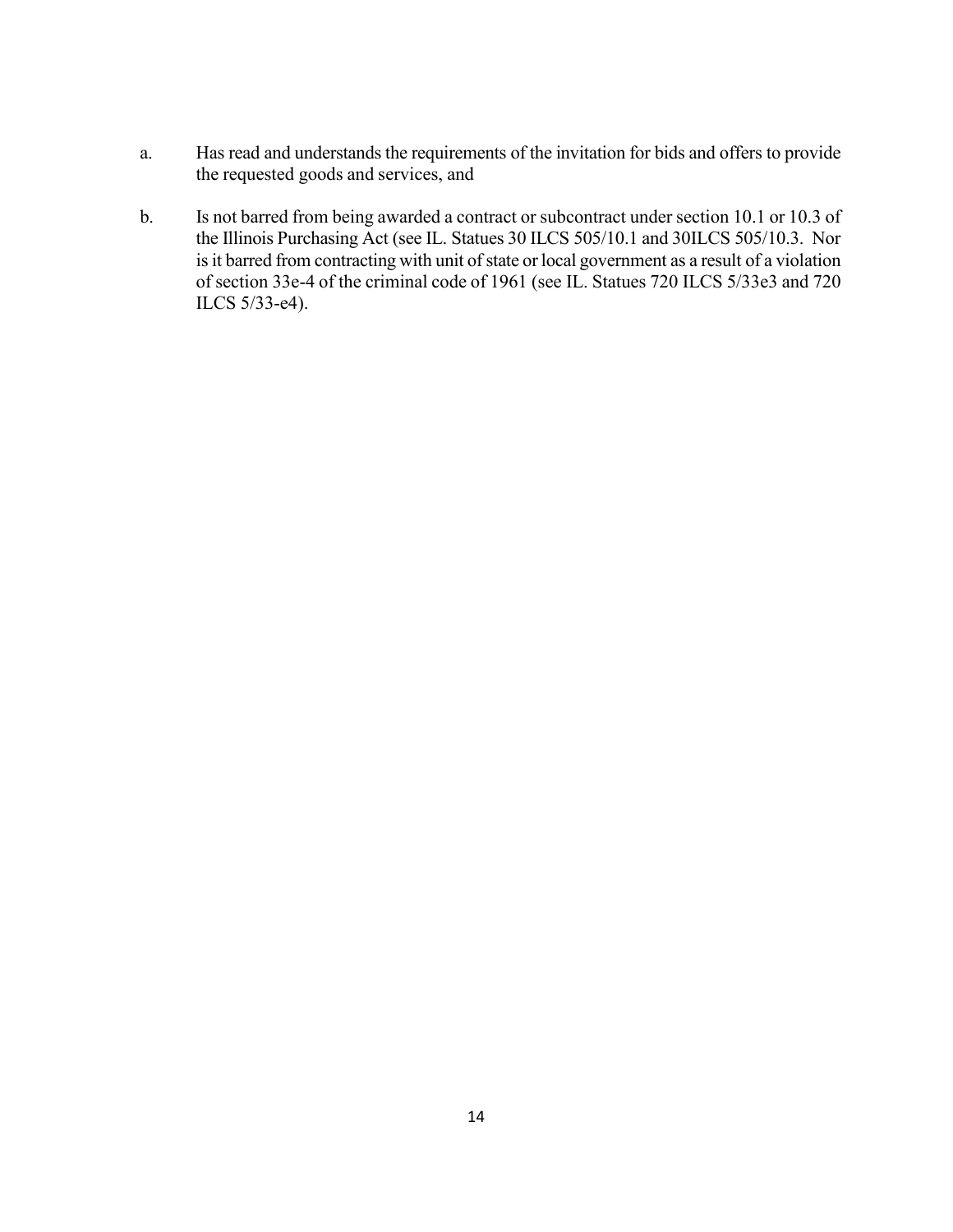## **Please Note: You must sign this bid in ink. Please provide all of the information requested.**

The undersigned acknowledges and agrees that each of the certifications shall be incorporated into and made part of the Request for Proposal agreement, contract, amendment, renewal or other similar document to which these certifications are attached.

| (*) $\Box$ Check here if billing is to be made from address other than one shown and type or print<br>same in the blanks:                                                                                                      |  |
|--------------------------------------------------------------------------------------------------------------------------------------------------------------------------------------------------------------------------------|--|
| <u> 1999 - Jan Samuel Barbara, margaret eta idazlearen 1992an eta idazlearen 1992ko hamarkada eta idazlea zituen</u>                                                                                                           |  |
| <u> 1989 - Johann Stoff, deutscher Stoffen und der Stoffen und der Stoffen und der Stoffen und der Stoffen und der</u><br>Note: Please provide a telephone number that THE VILLAGE may use to contact your                     |  |
| firm.                                                                                                                                                                                                                          |  |
|                                                                                                                                                                                                                                |  |
|                                                                                                                                                                                                                                |  |
| Email address: Lawrence and the contract of the contract of the contract of the contract of the contract of the contract of the contract of the contract of the contract of the contract of the contract of the contract of th |  |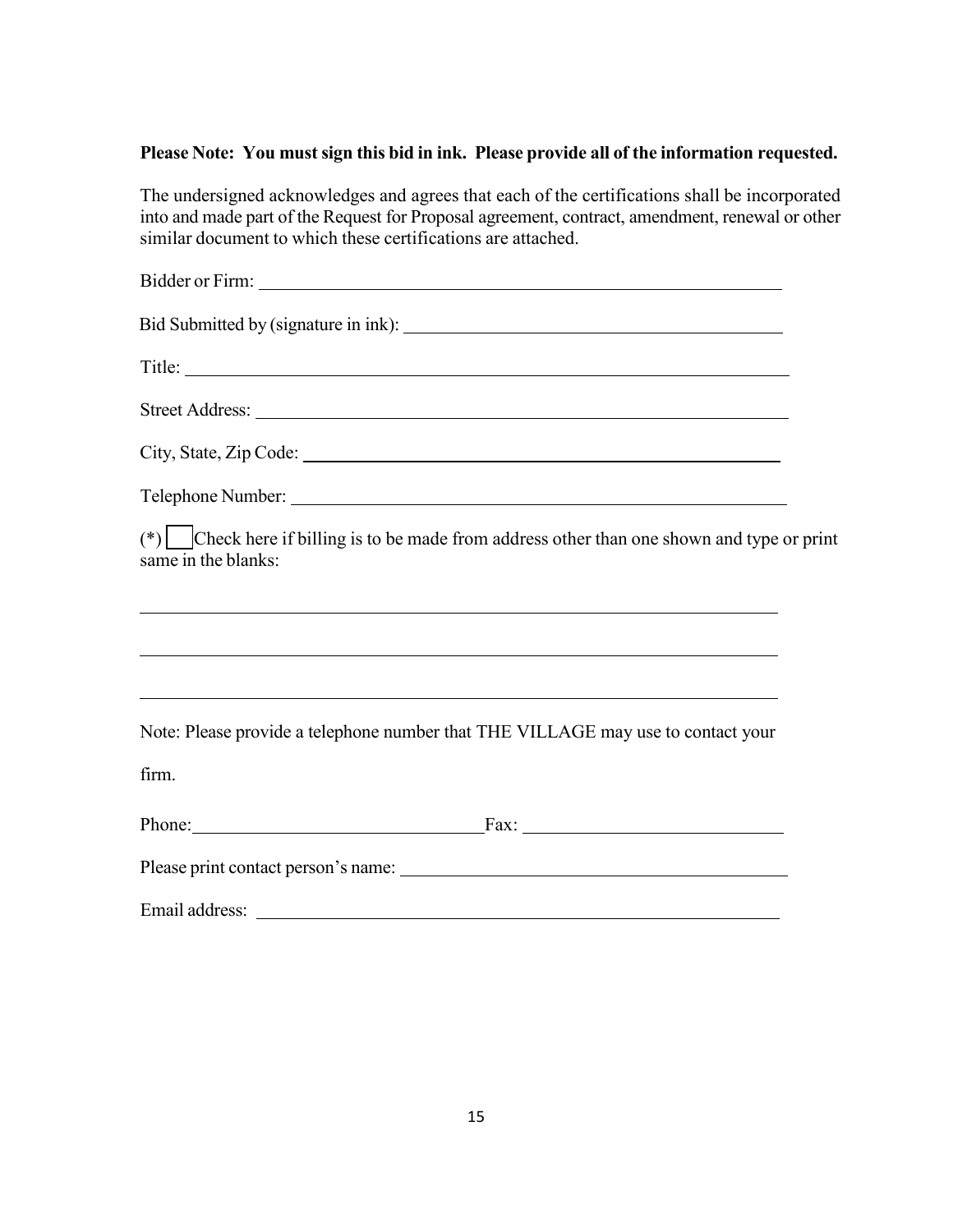## SCHEDULE OF PRICES

## BIDDER AGREES TO PROVIDE (All prices to be quoted to 4 decimal places and include freight, shipping, and handling charges)

| A-87 Octane                                                                 | <b>UOM</b> | <b>Est Quantity</b> | Unit Price                  | <b>Extended Price</b> |
|-----------------------------------------------------------------------------|------------|---------------------|-----------------------------|-----------------------|
| OPIS Chicago Index Low Rack                                                 | Per Gallon |                     |                             |                       |
| Profit/Overhead                                                             | Per Gallon | 47,000              | \$                          | \$                    |
| <b>Total Cost/Gallon (net Taxes)</b>                                        | Per Gallon |                     |                             |                       |
| B- Low Sulfur Clean Diesel Fuel Grade #2<br>(15PPM)                         |            |                     |                             |                       |
| OPIS Chicago Index Low rack                                                 | Per Gallon |                     |                             |                       |
| Profit/Overhead                                                             | Per Gallon | 13,000              | $\ddot{\zeta}$              | \$                    |
| <b>Total Coast/Gallon (Net Taxes)</b>                                       | Per Gallon |                     |                             |                       |
| C- Low Sulfur Clean Diesel Fuel Winter Mixture<br>30% Grade #1, 70% Grade 2 |            |                     |                             |                       |
| OPIS Chicago Index Low Rack                                                 | Per Gallon |                     |                             |                       |
| Profit/Overhead                                                             | Per Gallon | 9,000               | \$                          | \$                    |
| <b>Total Cost/Gallon (Net Taxes)</b>                                        | Per Gallon |                     |                             |                       |
|                                                                             |            |                     | Total<br>Price<br>$(A+B+C)$ | \$                    |
| D-Winter Mix Alternative                                                    |            |                     |                             |                       |
| OPIS Chicago Index Low Rack                                                 | Per Gallon |                     |                             |                       |
| Profit/Overhead                                                             | Per Gallon | 9,000               | \$                          | \$                    |
| <b>Total Cost/Gallon (Net Taxes)</b>                                        | Per Gallon |                     |                             |                       |
|                                                                             |            |                     | Total                       |                       |
|                                                                             |            |                     | Price                       | \$                    |
|                                                                             |            |                     | $(A+B+D)$                   |                       |